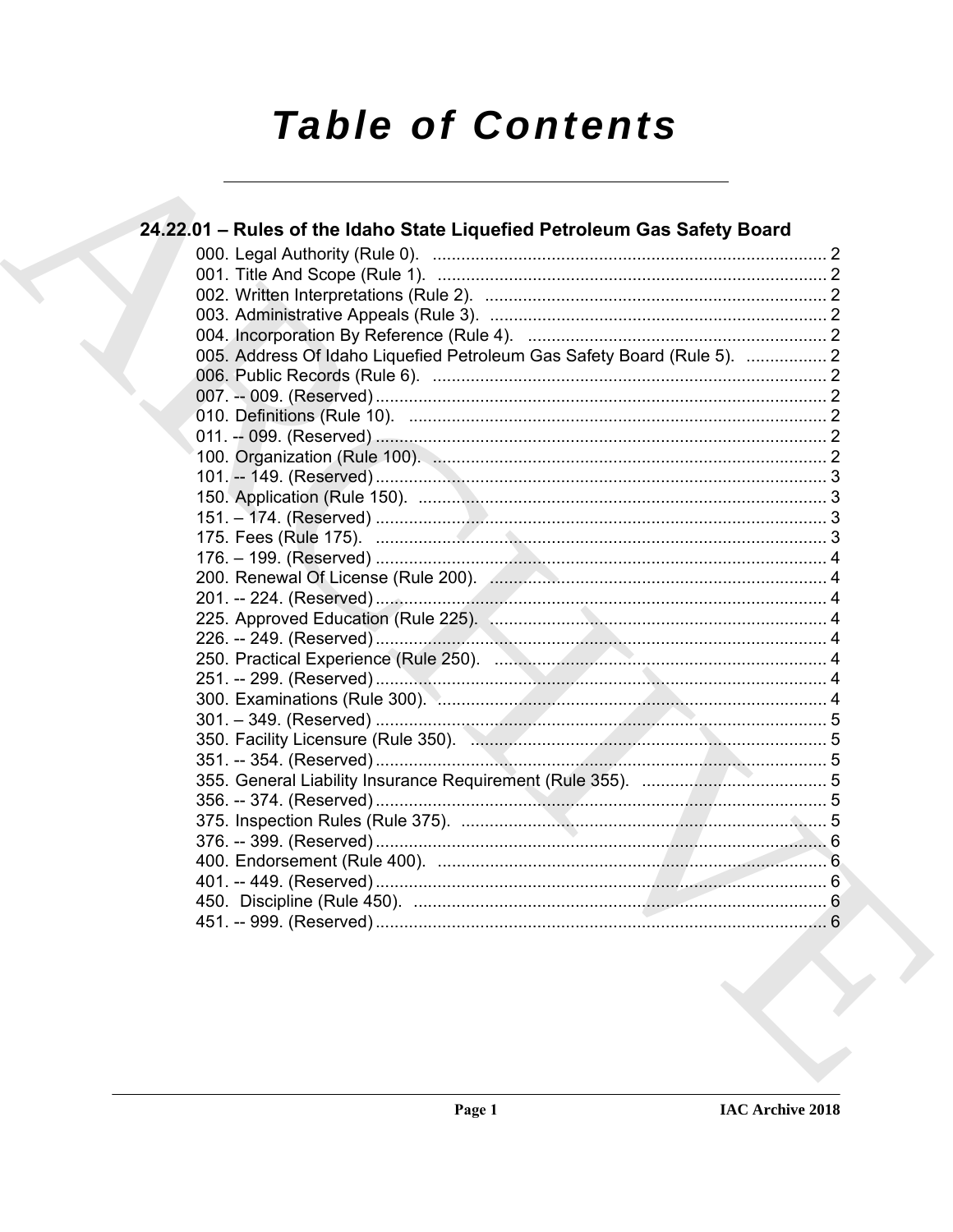#### **IDAPA 24 TITLE 22 CHAPTER 01**

#### <span id="page-1-0"></span>**24.22.01 – RULES OF THE IDAHO STATE LIQUEFIED PETROLEUM GAS SAFETY BOARD**

#### <span id="page-1-20"></span><span id="page-1-1"></span>**000. LEGAL AUTHORITY (RULE 0).**

In accordance with Section 54-5310, Idaho Code, the Idaho State Liquefied Petroleum Gas Safety Board shall promulgate rules that implement the provisions of Chapter 53, Title 54, Idaho Code. (3-30-06)

#### <span id="page-1-23"></span><span id="page-1-2"></span>**001. TITLE AND SCOPE (RULE 1).**

These rules shall be cited as IDAPA 24.22.01, "Rules of the Idaho State Liquefied Petroleum Gas Safety Board."

 $(3-30-06)$ 

#### <span id="page-1-24"></span><span id="page-1-3"></span>**002. WRITTEN INTERPRETATIONS (RULE 2).**

The Board may have written statements that pertain to the interpretation of the rules of this chapter. Such interpretations, if any, are available for public inspection and copying at cost in the main office of the Bureau of Occupational Licenses. (3-30-06)

#### <span id="page-1-13"></span><span id="page-1-4"></span>**003. ADMINISTRATIVE APPEALS (RULE 3).**

Administrative appeals shall be governed by the Administrative Procedure Act, Title 67, Chapter 52, Idaho Code.  $(3-30-06)$ 

#### <span id="page-1-19"></span><span id="page-1-5"></span>**004. INCORPORATION BY REFERENCE (RULE 4).**

The document titled Liquefied Petroleum Gas Code, 2017 Edition, commonly known as NFPA 58, published by National Fire Protection Association (NFPA), is herein incorporated by reference and is available for public inspection at the Board's office. Copies of the 2017 Liquefied Petroleum Gas Code are available for purchase from the National Fire Protection Association, 11 Tracy Drive, Avon, MA 02322. (3-29-17)

#### <span id="page-1-12"></span><span id="page-1-6"></span>**005. ADDRESS OF IDAHO LIQUEFIED PETROLEUM GAS SAFETY BOARD (RULE 5).**

**CHAPTER 01**<br> **CHAPTER 01**<br> **CHAPTER 01**<br> **CHAPTER CONTINUES CONTINUES CONTINUES CONTINUES CONTINUES CONTINUES CONTINUES CONTINUES CONTINUES CONTINUES CONTINUES CONTINUES CONTINUES CONTINUES CONTINUES CONTINUES CONTINUES** The office of the Idaho State Liquefied Petroleum Gas Safety Board is located within the Bureau of Occupational Licenses, 700 W. State Street, Boise, Idaho 83702. The Bureau is open between the hours of 8:00 a.m. and 5:00 p.m. each day except Saturdays, Sundays and holidays. The telephone number of the Board is (208) 334-3233. The Board's fax number is (208) 334-3945. The Board's e-mail address is lpg@ibol.idaho.gov. The Board's official website is http://www.ibol.idaho.gov. (3-29-10)

#### <span id="page-1-22"></span><span id="page-1-7"></span>**006. PUBLIC RECORDS (RULE 6).**

The records associated with the Idaho State Liquefied Petroleum Gas Safety Board are subject to the provisions of the Idaho Public Records Act. Title 74, Chapter 1, Idaho Code. (3-30-06)

#### <span id="page-1-8"></span>**007. -- 009. (RESERVED)**

#### <span id="page-1-14"></span><span id="page-1-9"></span>**010. DEFINITIONS (RULE 10).**

<span id="page-1-15"></span>**01. Board**. Board means the Idaho State Liquefied Petroleum Gas Safety Board as created in Section 54-5309, Idaho Code. (3-30-06)

**02.** Bureau. Bureau means the Idaho Bureau of Occupational Licenses as created in Section 67-2602, Idaho Code. (3-30-06) Idaho Code. (3-30-06)

<span id="page-1-18"></span><span id="page-1-17"></span><span id="page-1-16"></span>**03. Person**. Person means any sole individual. (3-30-06)

**04. Facility**. Facility means any facility at a fixed location licensed pursuant to this chapter whose activities include selling, filling, refilling, or commercial handling or commercial storage of LPG. (3-30-06)

#### <span id="page-1-10"></span>**011. -- 099. (RESERVED)**

#### <span id="page-1-21"></span><span id="page-1-11"></span>**100. ORGANIZATION (RULE 100).**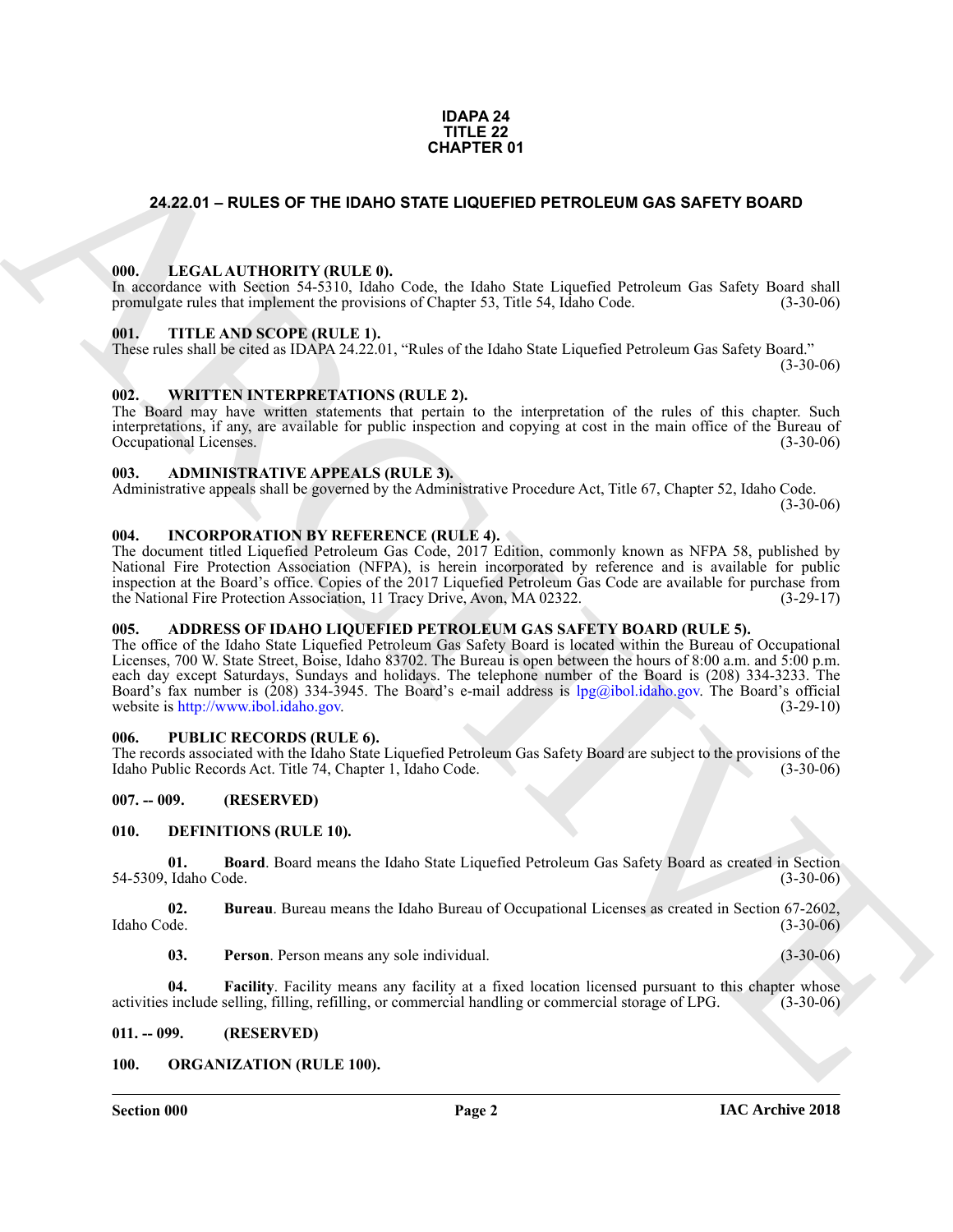#### <span id="page-2-17"></span><span id="page-2-0"></span>**101. -- 149. (RESERVED)**

#### <span id="page-2-7"></span><span id="page-2-5"></span><span id="page-2-4"></span><span id="page-2-1"></span>**150. APPLICATION (RULE 150).**

#### <span id="page-2-15"></span><span id="page-2-14"></span><span id="page-2-13"></span><span id="page-2-12"></span><span id="page-2-11"></span><span id="page-2-10"></span><span id="page-2-9"></span><span id="page-2-8"></span><span id="page-2-6"></span><span id="page-2-3"></span><span id="page-2-2"></span>**151. – 174. (RESERVED)**

<span id="page-2-16"></span>

| <b>Bureau of Occupational Licenses</b> |                                                                                                      |                                                                                                                                                                                                                               | <b>Liquefied Petroleum Gas Safety Board</b> |  |
|----------------------------------------|------------------------------------------------------------------------------------------------------|-------------------------------------------------------------------------------------------------------------------------------------------------------------------------------------------------------------------------------|---------------------------------------------|--|
| 01.                                    | designated by the Chairman or upon the written request of two (2) members of the Board.              | Meetings. The Board shall meet not less than annually and at other such times and places as                                                                                                                                   | $(3-30-06)$                                 |  |
| through 74-208, Idaho Code.            |                                                                                                      | All meetings shall be held in accordance with the Idaho Open Meeting Law, Sections 74-201                                                                                                                                     | $(3-30-06)$                                 |  |
| $\mathbf{b}$ .                         | present at a meeting shall be considered the action of the Board as a whole.                         | A minimum of three (3) Board members shall constitute a quorum and may exercise all powers and<br>authority conferred on the Board in order to hold a meeting of the Board. A majority vote of the Board members              | $(3-30-06)$                                 |  |
| 02.                                    | members a Chairman, who shall assume the duty of the office immediately upon such selection.         | <b>Organization of the Board.</b> At the first meeting of each fiscal year, the Board shall elect from its                                                                                                                    | $(3-30-06)$                                 |  |
| a.                                     | officio member of all committees.                                                                    | The Chairman shall when present, preside at all meetings, appoint with the consent of the Board, all<br>committees, and shall otherwise perform all duties pertaining to the office of Chairman. The Chairman shall be an ex- | $(3-30-06)$                                 |  |
| $\mathbf{b}$ .                         | Code, and as defined under contract between the Bureau and the Board.                                | The Chief of the Bureau shall act as an agent of the Board and shall be the official keeper of all<br>records of the Board. The Bureau shall provide such services as may be authorized by Chapter 26, Title 67, Idaho        | $(3-30-06)$                                 |  |
| $101. - 149.$                          | (RESERVED)                                                                                           |                                                                                                                                                                                                                               |                                             |  |
| 150.                                   | <b>APPLICATION (RULE 150).</b>                                                                       |                                                                                                                                                                                                                               |                                             |  |
| 01.                                    | forms approved by the Board together with the required fee(s).                                       | Application Form. Each applicant for a license shall submit a complete application on application                                                                                                                             | $(3-29-10)$                                 |  |
| 02.                                    | supplemental third party documents that may be required.                                             | Supplemental Documents. The applicant must provide or facilitate the provision of any                                                                                                                                         | $(3-29-10)$                                 |  |
| 03.                                    | terminated upon thirty (30) days written notice, unless good cause is established to the Board.      | Lack of Activity. If an applicant fails to respond to a Board request or an application has lacked<br>activity for twelve (12) consecutive months, the application on file with the Board will be deemed denied and will be   | $(3-29-10)$                                 |  |
| $151. - 174.$                          | (RESERVED)                                                                                           |                                                                                                                                                                                                                               |                                             |  |
| 175.                                   | FEES (RULE 175).<br>Applications should not be filed unless the applicant can meet all requirements. |                                                                                                                                                                                                                               | $(3-30-06)$                                 |  |
| 01.                                    | <b>Application Fee.</b> Application fee - thirty dollars (\$30).                                     |                                                                                                                                                                                                                               | $(3-30-06)$                                 |  |
| 02.                                    |                                                                                                      | Original Individual License and Annual Renewal Fee. License fee - seventy-five dollars (\$75).                                                                                                                                | $(3-29-10)$                                 |  |
| 03.                                    | Dealer-in-Training License Fee. License fee - fifty dollars (\$50).                                  |                                                                                                                                                                                                                               | $(4-7-11)$                                  |  |
| 04.                                    | gallon or less storage capacity - one hundred dollars (\$100).                                       | Original Facility License Fee and Annual Renewal Fee. Facility with ten thousand (10,000)                                                                                                                                     | $(3-29-10)$                                 |  |
| 05.                                    | than ten thousand $(10,000)$ gallon storage capacity - four hundred dollars (\$400).                 | Original Bulk Storage Facility Fee and Annual Renewal Fee. Bulk Storage Facility with more                                                                                                                                    | $(3-29-10)$                                 |  |
| 06.                                    | Endorsement Fee. Endorsement fee - seventy-five dollars (\$75).                                      |                                                                                                                                                                                                                               | $(3-29-10)$                                 |  |
|                                        |                                                                                                      | Reinstatement Fee. Reinstatement fee is as provided in Section 67-2614, Idaho Code.                                                                                                                                           | $(3-24-16)$                                 |  |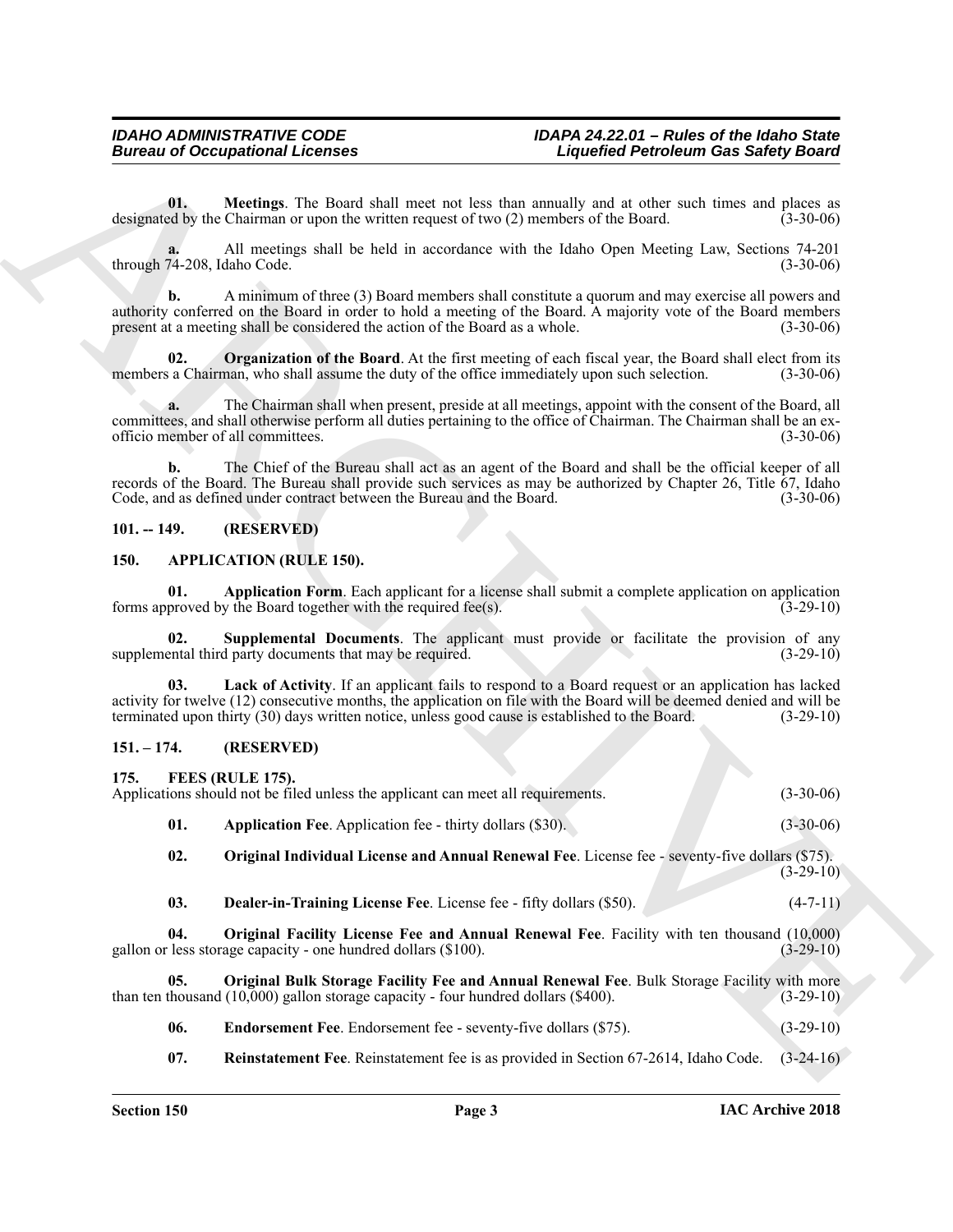<span id="page-3-14"></span>**08. Refund of Fees**. No refund of fees shall be made to any person who has paid such fees for application or reinstatement of a license. (3-30-06)

#### <span id="page-3-0"></span>**176. – 199. (RESERVED)**

#### <span id="page-3-18"></span><span id="page-3-1"></span>**200. RENEWAL OF LICENSE (RULE 200).**

<span id="page-3-19"></span>**01. Expiration Date**. All licenses expire and must be renewed annually on forms approved by the Board on the birth date of an individual licensee or the anniversary date of the original license for a facility in accordance with Section 67-2614, Idaho Code. Licenses not so renewed will be canceled in accordance with Section 67-2614, Idaho Code. (3-30-06)

<span id="page-3-20"></span>**02. Reinstatement**. Any license canceled for failure to renew may be reinstated in accordance with Section 67-2614, Idaho Code. (3-30-06)

#### <span id="page-3-2"></span>**201. -- 224. (RESERVED)**

#### <span id="page-3-8"></span><span id="page-3-3"></span>**225. APPROVED EDUCATION (RULE 225).**

Each applicant shall provide certified proof that they have successfully completed one (1) of the following: (3-30-06)

<span id="page-3-9"></span>**01. Basic Education**. The Basic Certified Employee Training Program (CETP) provided by the National Propane Gas Association or the equivalent as determined by the Board within the thirty-six (36) months immediately preceding application. (3-30-06)

<span id="page-3-10"></span>**02. Other Education**. For applicants prior to July 1, 2006, documented training relevant to the LPG industry preceding application, and acceptable to the Board. (3-30-06)

#### <span id="page-3-4"></span>**226. -- 249. (RESERVED)**

#### <span id="page-3-15"></span><span id="page-3-5"></span>**250. PRACTICAL EXPERIENCE (RULE 250).**

<span id="page-3-17"></span><span id="page-3-16"></span>**01. Supervised Practical Experience**. Each applicant shall provide certified proof that the applicant has successfully obtained at least one (1) year of practical experience in an LPG facility while the applicant was under supervision of a licensed dealer. A person in the process of meeting the practical experience requirement must complete the education and examination requirements and apply for a dealer license within eighteen (18) months of beginning to obtain supervised experience. (4-7-11)

**European of Occupational Licenses**<br> **European of Fivoring 10**<br> **European of Fivoring 10**<br> **European of Fivoring 10**<br> **EUROPEAN CONFIDENTIES**<br>
The **EUROPEAN CONFIDENTIES**<br> **ARCHIVE CONFIDENTIES**<br> **ARCHIVE CONFIDENTIES**<br> **02. Dealer-in-Training License**. Effective July 1, 2011, an individual may not begin obtaining supervised practical experience until the individual has applied for and obtained a dealer-in-training license from the board. Such license is issued on a "one-time" non-renewable basis and is for the purpose of enabling the individual to gain the supervised practical experience that the person must obtain to become an LPG dealer. The dealer-in-training license is valid for eighteen  $(18)$  months from the date of issue. The applicant must apply on such forms as may be prescribed by the board, and pay the required fee.  $(4-7-11)$ prescribed by the board, and pay the required fee.

#### <span id="page-3-6"></span>**251. -- 299. (RESERVED)**

#### <span id="page-3-11"></span><span id="page-3-7"></span>**300. EXAMINATIONS (RULE 300).**

Each applicant shall provide certified proof that they have successfully completed one (1) of the following. (3-30-06)

<span id="page-3-12"></span>**01. Licensure Examination**. Receipt of a passing grade on the Basic Certified Employee Training Program (CETP) examination provided by the National Propane Gas Association or the equivalent as determined by the Board within the thirty-six (36) months immediately preceding application. (3-30-06)

<span id="page-3-13"></span>**02. Other Examination**. For applicants prior to July 1, 2006, receipt of a passing grade on an ion relevant to the LPG industry and acceptable to the Board. (3-30-06) examination relevant to the LPG industry and acceptable to the Board.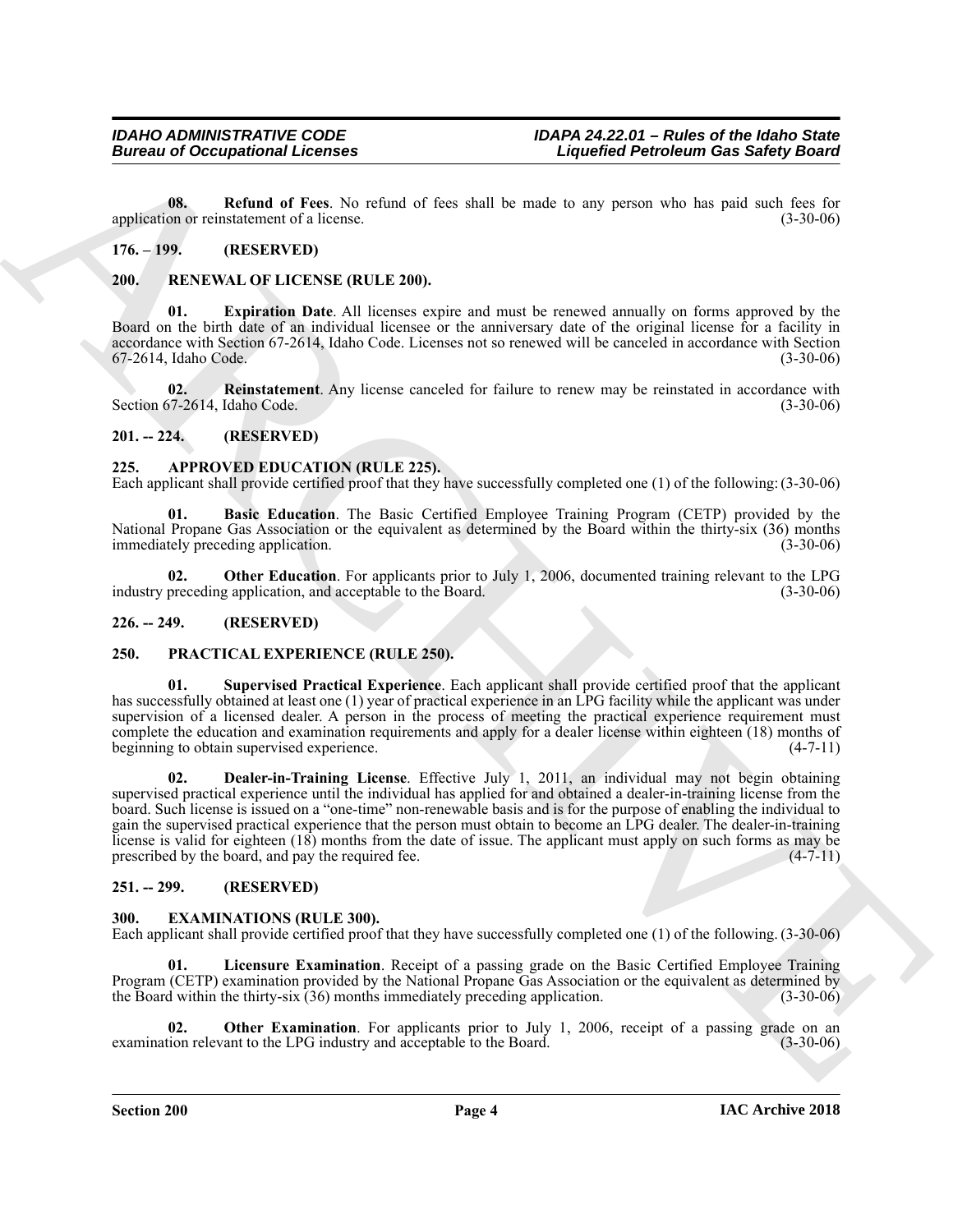#### <span id="page-4-0"></span>**301. – 349. (RESERVED)**

#### <span id="page-4-1"></span>**350. FACILITY LICENSURE (RULE 350).**

#### <span id="page-4-8"></span><span id="page-4-6"></span>**01. Facility Licensure and Operation Requirements**. (3-30-06)

**a.** Application for a facility license shall be made on forms available from the Bureau and shall include a certificate of general liability insurance set forth in these rules and plans and specifications complying with local ordinances and zoning requirements. All applications shall be submitted to the Board for approval and a license must be issued before a new facility may open for business; (4-2-08)

**b.** Each facility application shall clearly identify and designate a location adequate to allow the facilities safe operation and the selling, filling, refilling, or commercial handling or commercial storage of liquefied petroleum gas; (3-30-06)

| ı. | Each facility shall meet all requirements of NFPA 58. | $(3-30-06)$ |
|----|-------------------------------------------------------|-------------|
|    |                                                       |             |

#### <span id="page-4-7"></span>**02. Facility Changes in Ownership or Location**. (3-30-06)

**a.** Whenever a change of ownership or location of a facility occurs, an original application must be submitted, the fee must be paid and compliance with all rules concerning a new facility documented, before a new<br>license will be issued. FACILITY LICENSES ARE NOT TRANSFERABLE. (3-30-06) license will be issued. FACILITY LICENSES ARE NOT TRANSFERABLE.

**b.** Deletion of an owner from multiple ownership does not constitute a change in ownership.

(3-30-06)

**c.** Addition of an owner to multiple ownership does constitute a change in ownership. (3-30-06)

**d.** Whenever any facility ceases operation at the licensed location, the owner(s) shall notify the Board in writing that the facility is out of business and the facility license shall be submitted to the Bureau. A new facility license will not be issued for any location that is currently licensed as a facility at the time of application. (3-30-06)

#### <span id="page-4-2"></span>**351. -- 354. (RESERVED)**

#### <span id="page-4-9"></span><span id="page-4-3"></span>**355. GENERAL LIABILITY INSURANCE REQUIREMENT (RULE 355).**

As set forth in 54-5308(1)(j), Idaho Code, no facility license will be issued without a certificate showing proof of a current general liability insurance policy in the sum of not less than one million dollars (\$1,000,000) for an occurrence. (4-2-08) occurrence. (4-2-08)

<span id="page-4-11"></span>**01. Original Facility License Application**. An application for facility license will not be considered complete without a certificate of general liability insurance showing a current policy. The policy must be kept in full force and effect. (4-2-08)

<span id="page-4-12"></span>**02. Renewal of Facility License**. All licenses being renewed must certify that the facility holds a current general liability insurance policy. (4-2-08)

<span id="page-4-10"></span>**03. Audit of Liability Insurance**. The Board may conduct random audits of facility licenses and request documentation of a current general liability insurance policy. (4-2-08)

#### <span id="page-4-4"></span>**356. -- 374. (RESERVED)**

#### <span id="page-4-13"></span><span id="page-4-5"></span>**375. INSPECTION RULES (RULE 375).**

**Example 20**<br> **Example 20**<br> **ARCHIVE ARTIC THE SECTION RECORDS CONSULTERED PROPERTIES**<br> **ARCHIVE ARCHIVE ARTIC THE SECTION RECORDS CONSULTERED**<br> **ARCHIVE ARCHIVE ARTIC THE SECTION REPORT CONSULTERED**<br> **ARCHIVE ARTIC THE S** All facilities shall be subject to inspection by the Board or its agents at any time without notice to insure the safe operation of each facility and to insure continued compliance with the requirements of NFPA 58 and the Idaho laws and rules. The Board may adopt a form which establishes for the facility those material rules of NFPA 58 which will be inspected, and a level of compliance necessary for issuance or retention of a license or disciplinary action. The Board may further determine the time frame a facility may be granted in order to comply with NFPA 58, but still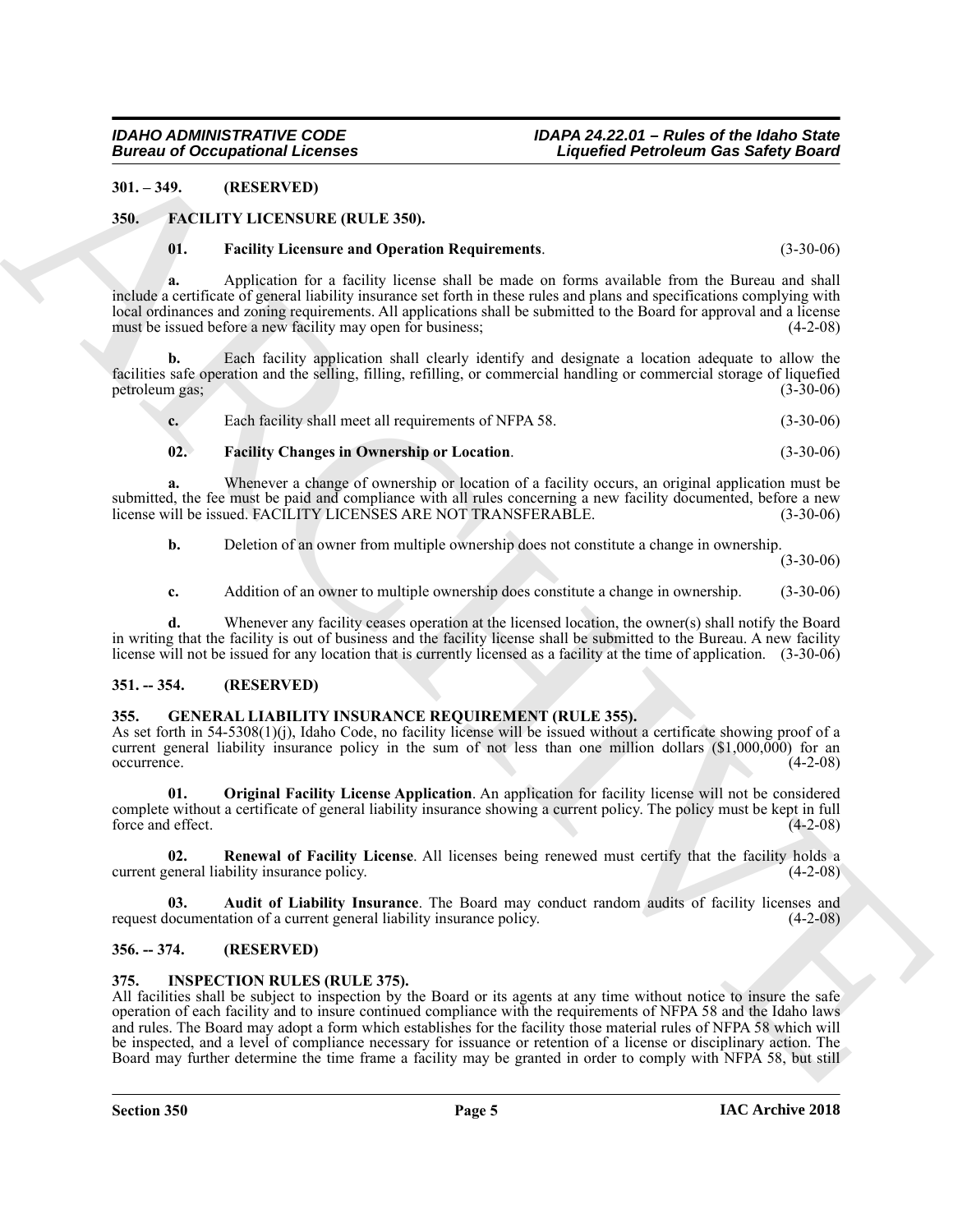continue to operate, or pursue disciplinary action for a failure to comply. (4-2-08)

#### <span id="page-5-0"></span>**376. -- 399. (RESERVED)**

#### <span id="page-5-8"></span><span id="page-5-1"></span>**400. ENDORSEMENT (RULE 400).**

Europa of Occupational Leonies<br>
State of the state of the state of since the state of the state of the state of the state of the state of the<br>
The state of the state of the state of the state of the state of the state of Any person who holds a current, unsuspended, unrevoked or otherwise nonsanctioned license in another state or country that has licensing requirements substantially equivalent to or higher than those in Idaho may, submit the required application, supporting documentation, and required fee, for Board consideration. Those applicants who received their professional education or experience outside of the United States shall provide such additional information concerning their professional education or experience as the Board may request. The Board may, in its discretion, require successful completion of additional course work or examination for any applicant under this provision.  $(3-30-06)$ 

#### <span id="page-5-2"></span>**401. -- 449. (RESERVED)**

#### <span id="page-5-5"></span><span id="page-5-3"></span>**450. DISCIPLINE (RULE 450).**

<span id="page-5-6"></span>**01. Civil Fine**. The Board may impose a civil fine not to exceed one thousand dollars (\$1,000) upon a licensed LPG dealer or a licensed LPG facility for each violation of Section 54-5315, Idaho Code. (3-30-06)

<span id="page-5-7"></span>**02. Costs and Fees**. The Board may order a licensed LPG dealer or a licensed LPG facility to pay the costs and fees incurred by the Board in the investigation or prosecution of the licensee for violation of Section 54- 5315, Idaho Code.

#### <span id="page-5-4"></span>**451. -- 999. (RESERVED)**